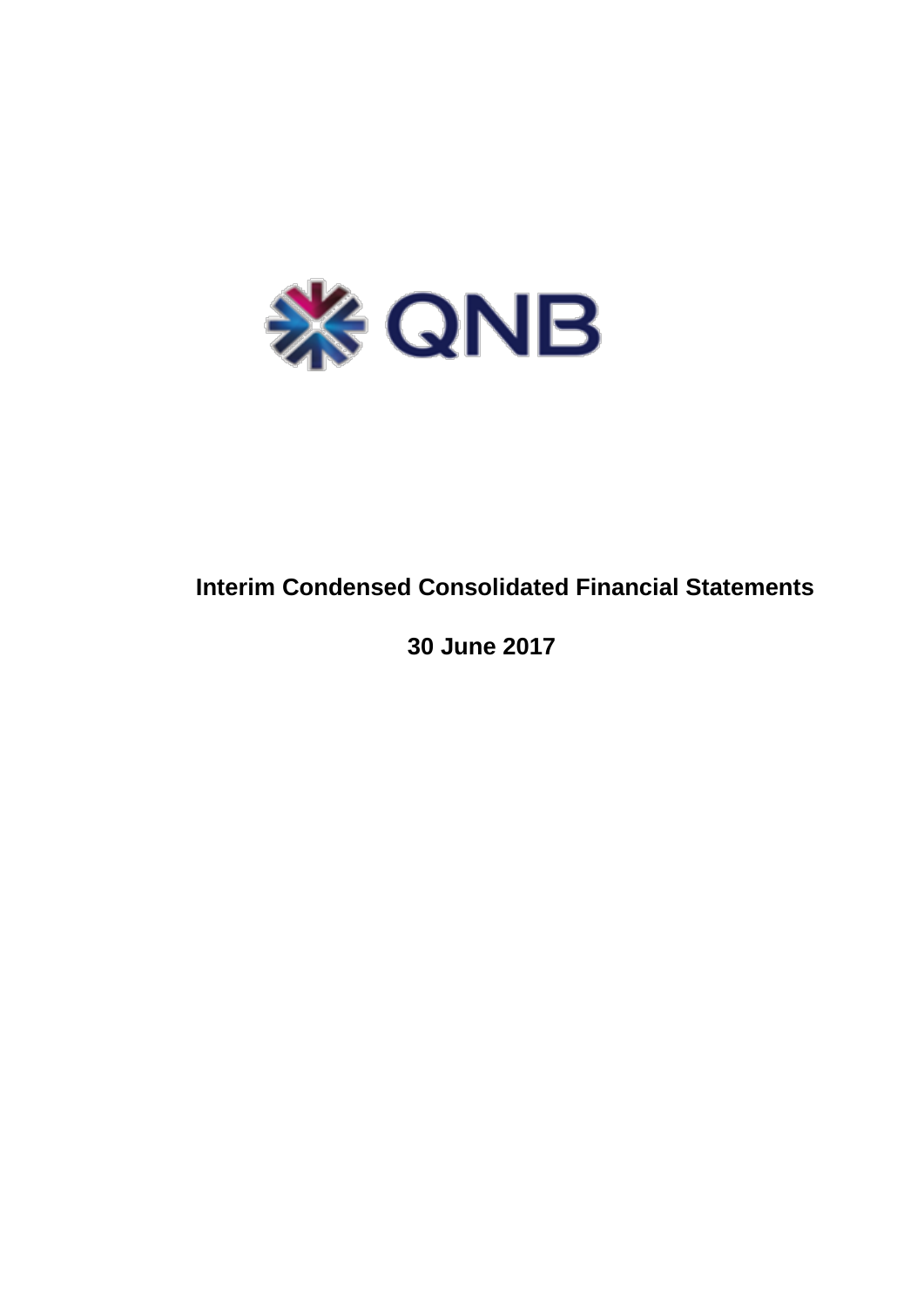# **Independent Auditors' Report on Review of Interim Condensed Consolidated Financial Statements to the Board of Directors of Qatar National Bank (Q.P.S.C.)**

## **Introduction**

We have reviewed the accompanying interim condensed consolidated financial statements of Qatar National Bank (Q.P.S.C.) (the "Bank") and its subsidiaries (the "Group") as at 30 June 2017, comprising of the interim consolidated statement of financial position as at 30 June 2017 and the related interim consolidated statements of income and comprehensive income for the three and six month period ended 30 June 2017, the related interim consolidated statement of changes in equity and interim condensed consolidated statement of cash flows for the three and six month period then ended, and the related explanatory notes. The Board of Directors are responsible for the preparation and presentation of these interim condensed consolidated financial statements in accordance with IAS 34 - Interim Financial Reporting ("IAS 34") and the applicable provisions of Qatar Central Bank regulations. Our responsibility is to express a conclusion on these interim condensed consolidated financial statements based on our review.

## **Scope of review**

We conducted our review in accordance with International Standard on Review Engagements 2410, "Review of Interim Financial Information *Performed by the Independent Auditor of the Entity". A review of interim financial information consists of making inquiries, primarily of* persons responsible for financial and accounting matters, and applying analytical and other review procedures. A review is substantially less in scope than an audit conducted in accordance with International Standards on Auditing and consequently does not enable us to obtain assurance that we would become aware of all significant matters that might be identified in an audit. Accordingly, we do not express an audit opinion.

## **Conclusion**

Based on our review, nothing has come to our attention that causes us to believe that the accompanying interim condensed consolidated financial statements are not prepared, in all material respects, in accordance with IAS 34 and the applicable provisions of Qatar Central Bank regulations.

Firas Qoussous of Ernst & Young Qatar Auditors Registry Number 236

Doha - State of Qatar 11 July 2017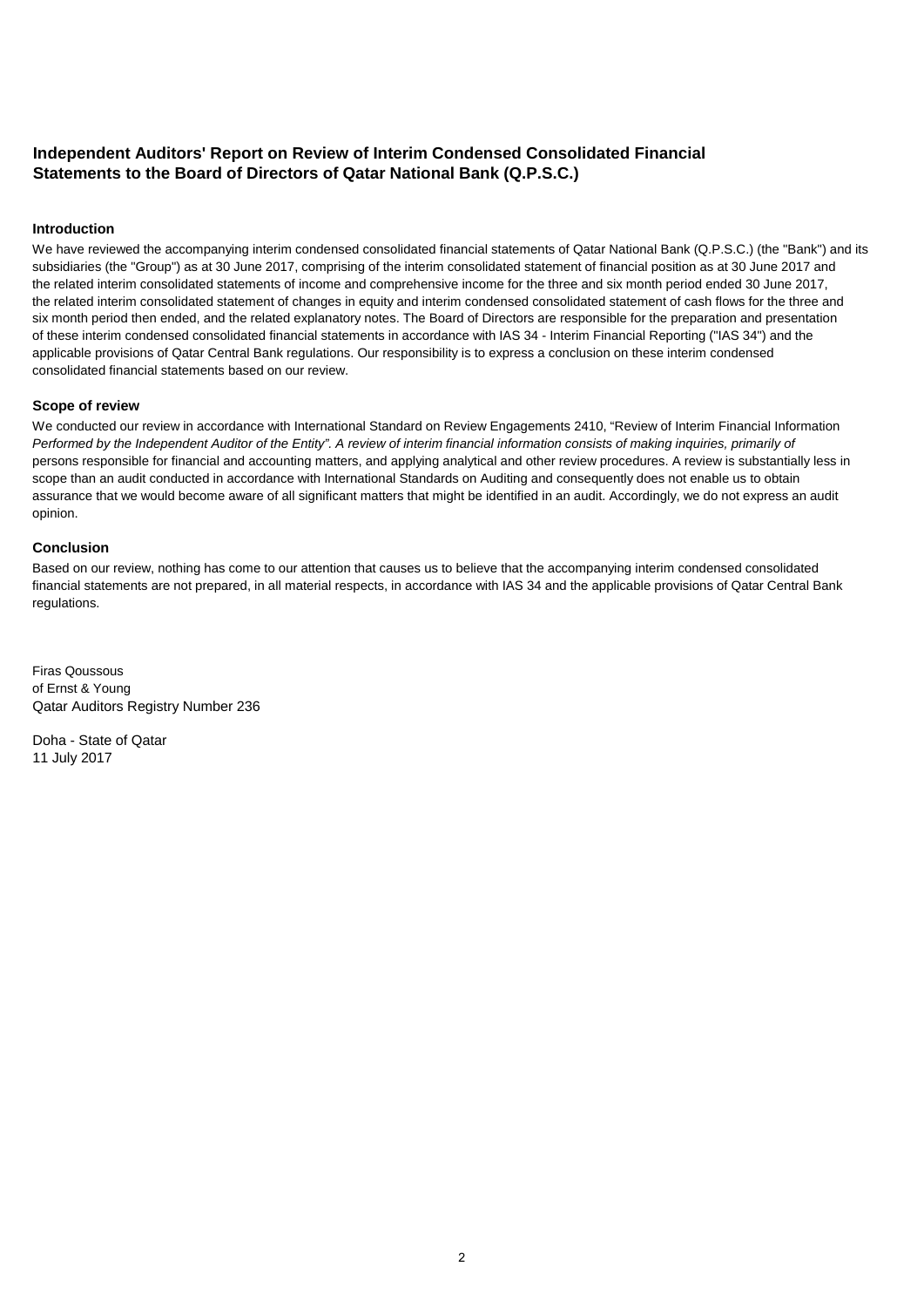## **Qatar National Bank (Q.P.S.C.) Interim Consolidated Statement of Financial Position As at 30 June 2017**

|                                                         | <b>Notes</b> | 30 June<br>2017<br>(Reviewed)<br><b>QR000</b> | 30 June<br>2016<br>(Reviewed)<br><b>QR000</b> | 31 December<br>2016<br>(Audited)<br>QR000 |
|---------------------------------------------------------|--------------|-----------------------------------------------|-----------------------------------------------|-------------------------------------------|
| <b>ASSETS</b>                                           |              |                                               |                                               |                                           |
| Cash and Balances with Central Banks                    |              | 51,377,990                                    | 48,065,883                                    | 43,183,576                                |
| Due from Banks                                          |              | 45,658,852                                    | 19,292,930                                    | 45,721,215                                |
| Loans and Advances to Customers                         | 3            | 552,238,337                                   | 496,636,948                                   | 520,417,231                               |
| <b>Investment Securities</b>                            | 4            | 86,037,432                                    | 95,727,696                                    | 79,993,550                                |
| Investment in Associates                                |              | 7,078,254                                     | 7,655,697                                     | 7,340,355                                 |
| Property and Equipment                                  |              | 4,244,696                                     | 4,090,554                                     | 4,208,679                                 |
| Intangible Assets                                       |              | 3,845,272                                     | 5,692,812                                     | 3,882,648                                 |
| <b>Other Assets</b>                                     |              | 17,570,885                                    | 14,678,338                                    | 14,947,261                                |
| <b>Total Assets</b>                                     |              | 768,051,718                                   | 691,840,858                                   | 719,694,515                               |
|                                                         |              |                                               |                                               |                                           |
| <b>LIABILITIES</b>                                      |              |                                               |                                               |                                           |
| Due to Banks                                            |              | 53,409,996                                    | 46,209,625                                    | 61,834,516                                |
| <b>Customer Deposits</b>                                |              | 562,055,473                                   | 488,408,351                                   | 506,694,587                               |
| <b>Debt Securities</b>                                  |              | 25,816,943                                    | 26,406,801                                    | 28,825,874                                |
| <b>Other Borrowings</b>                                 |              | 22,913,248                                    | 23,108,224                                    | 23,728,887                                |
| <b>Other Liabilities</b>                                |              | 30,061,437                                    | 34,410,813                                    | 27,757,233                                |
| <b>Total Liabilities</b>                                |              | 694,257,097                                   | 618,543,814                                   | 648,841,097                               |
| <b>EQUITY</b>                                           |              |                                               |                                               |                                           |
| <b>Issued Capital</b>                                   |              | 9,236,429                                     | 8,396,753                                     | 8,396,753                                 |
| Legal Reserve                                           |              | 25,326,037                                    | 24,486,361                                    | 24,486,361                                |
| <b>Risk Reserve</b>                                     |              | 7,000,000                                     | 5,000,000                                     | 7,000,000                                 |
| <b>Fair Value Reserve</b>                               | 5            | (908, 614)                                    | (1, 108, 462)                                 | 24,456                                    |
| Foreign Currency Translation Reserve                    |              | (11, 435, 108)                                | (2,933,112)                                   | (11,604,928)                              |
| <b>Other Reserves</b>                                   |              | 749,650                                       | 1,055,679                                     | 608,600                                   |
| <b>Retained Earnings</b>                                |              | 32,885,535                                    | 27,441,013                                    | 31,112,008                                |
| Total Equity Attributable to Equity Holders of the Bank |              | 62,853,929                                    | 62,338,232                                    | 60,023,250                                |
| Non - Controlling Interests                             |              | 940,692                                       | 958,812                                       | 830,168                                   |
| Instrument Eligible for Additional Tier 1 Capital       |              | 10,000,000                                    | 10,000,000                                    | 10,000,000                                |
| <b>Total Equity</b>                                     |              | 73,794,621                                    | 73,297,044                                    | 70,853,418                                |
| <b>Total Liabilities and Equity</b>                     |              | 768,051,718                                   | 691,840,858                                   | 719,694,515                               |

This interim condensed consolidated financial statements were approved by the Board of Directors on 11 July 2017 and were signed on its behalf by:

**Ali Shareef Al-Emadi Ali Ahmed Al Kuwari** Group Chief Executive Officer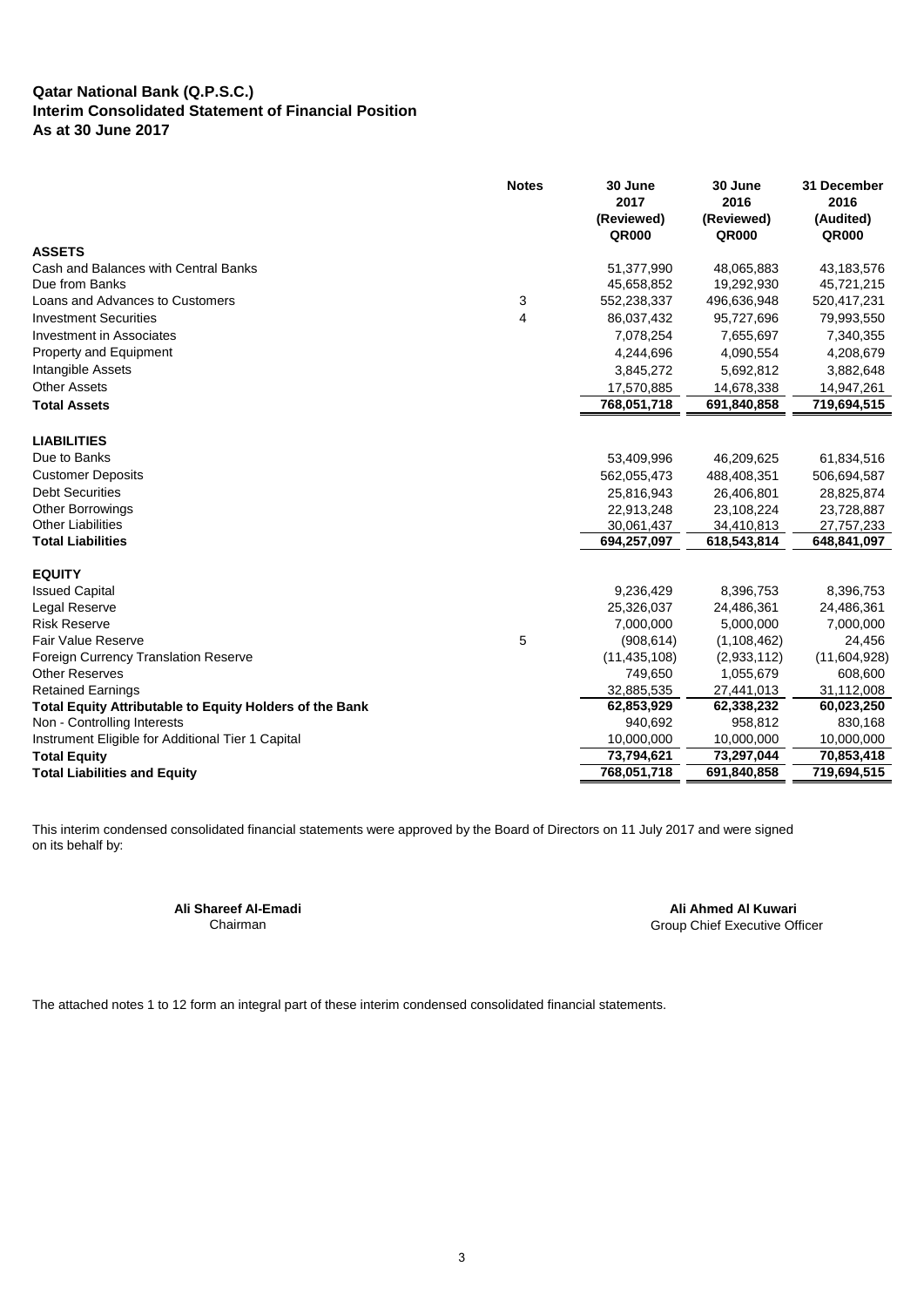# **Qatar National Bank (Q.P.S.C.) Interim Consolidated Statement of Income For the Six Months Period Ended 30 June 2017**

|                                                          | Three Months to Three Months to<br>30 June<br>2017 | 30 June<br>2016     | <b>Six Months to</b><br>30 June<br>2017 | <b>Six Months to</b><br>30 June<br>2016 |
|----------------------------------------------------------|----------------------------------------------------|---------------------|-----------------------------------------|-----------------------------------------|
|                                                          | (Reviewed)<br>QR000                                | (Reviewed)<br>QR000 | (Reviewed)<br><b>QR000</b>              | (Reviewed)<br>QR000                     |
| Interest Income                                          | 10,241,842                                         | 13,361,119          | 19,424,019                              | 18,734,543                              |
| <b>Interest Expense</b>                                  | (5,822,995)                                        | (7,749,913)         | (10,828,699)                            | (9,835,811)                             |
| <b>Net Interest Income</b>                               | 4,418,847                                          | 5,611,206           | 8,595,320                               | 8,898,732                               |
| Fees and Commission Income                               | 1,046,498                                          | 1,365,696           | 2,039,945                               | 1,974,165                               |
| Fees and Commission Expense                              | (127, 121)                                         | (99, 400)           | (256, 423)                              | (169, 347)                              |
| <b>Net Fees and Commission Income</b>                    | 919,377                                            | 1,266,296           | 1,783,522                               | 1,804,818                               |
| Foreign Exchange Gain                                    | 224,485                                            | 218,331             | 445,793                                 | 419,590                                 |
| Income from Investment Securities                        | 106,286                                            | 69,578              | 256,637                                 | 169,613                                 |
| Other Operating Income                                   | 26,159                                             | 270,146             | 45,554                                  | 272,347                                 |
| <b>Operating Income</b>                                  | 5,695,154                                          | 7,435,557           | 11,126,826                              | 11,565,100                              |
| <b>Staff Expenses</b>                                    | (851, 425)                                         | (1,308,740)         | (1,672,509)                             | (1,847,629)                             |
| Depreciation                                             | (123, 250)                                         | (146, 321)          | (240, 517)                              | (207, 475)                              |
| <b>Other Expenses</b>                                    | (680, 120)                                         | (1, 132, 212)       | (1,311,272)                             | (1,453,707)                             |
| Net Impairment Losses on Investment Securities           | (12, 807)                                          | (3, 384)            | (14, 172)                               | (17, 277)                               |
| Net Impairment Losses on Loans and Advances to Customers | (221, 681)                                         | (1,057,850)         | (620, 615)                              | (1,077,967)                             |
| Amortization of Intangible Assets                        | (17, 959)                                          | (87, 462)           | (35,740)                                | (107, 469)                              |
| <b>Other Provisions</b>                                  | (14, 335)                                          | (23, 130)           | (30, 451)                               | (42, 400)                               |
|                                                          | (1,921,577)                                        | (3,759,099)         | (3,925,276)                             | (4,753,924)                             |
| Share of Results of Associates                           | (119, 885)                                         | 28,484              | (115, 106)                              | (40, 522)                               |
| <b>Profit Before Income Tax</b>                          | 3,653,692                                          | 3,704,942           | 7,086,444                               | 6,770,654                               |
| Income Tax Expense                                       | (207, 420)                                         | (306, 019)          | (423, 947)                              | (488, 784)                              |
| <b>Profit for the Period</b>                             | 3,446,272                                          | 3,398,923           | 6,662,497                               | 6,281,870                               |
| Attributable to:                                         |                                                    |                     |                                         |                                         |
| Equity Holders of the Bank                               | 3,449,872                                          | 3,381,086           | 6,654,078                               | 6,246,135                               |
| Non - Controlling Interests                              | (3,600)                                            | 17,837              | 8,419                                   | 35,735                                  |
| <b>Profit for the Period</b>                             | 3,446,272                                          | 3,398,923           | 6,662,497                               | 6,281,870                               |
|                                                          |                                                    |                     |                                         |                                         |
| Earnings Per Share (QR) (Basic and Diluted)              | 3.6                                                | 3.6                 | 7.0                                     | 6.7                                     |
| Weighted Average Number of Shares                        | 923,642,857                                        | 923,642,857         | 923,642,857                             | 923,642,857                             |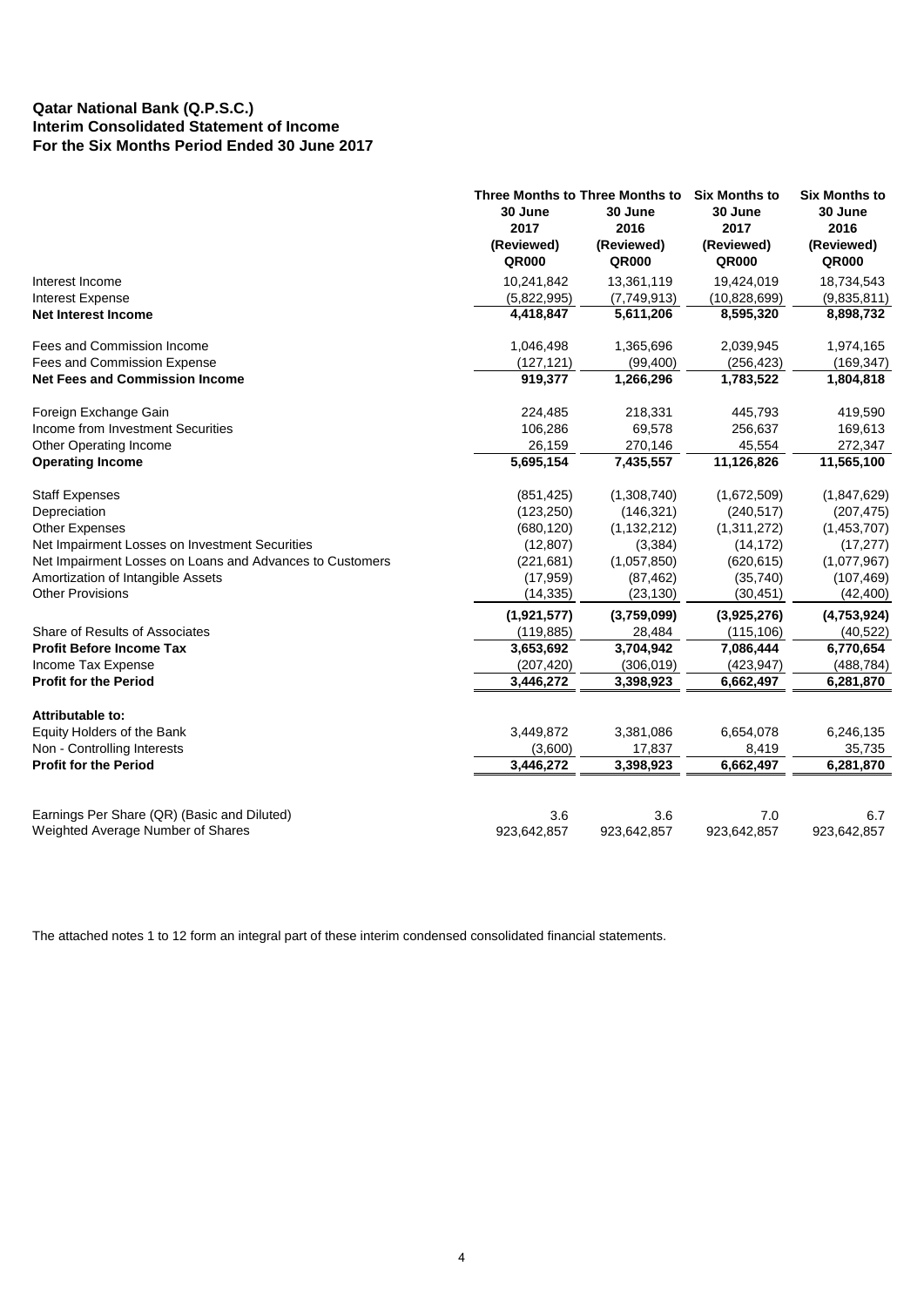# **Qatar National Bank (Q.P.S.C.) Interim Consolidated Statement of Comprehensive Income For the Six Months Period Ended 30 June 2017**

| 30 June<br>2017<br>(Reviewed)<br><b>QR000</b>                                             | 30 June<br>2016<br>(Reviewed)<br><b>QR000</b> | <b>Six Months to</b><br>30 June<br>2017<br>(Reviewed)<br><b>QR000</b> | <b>Six Months to</b><br>30 June<br>2016<br>(Reviewed)<br><b>QR000</b> |
|-------------------------------------------------------------------------------------------|-----------------------------------------------|-----------------------------------------------------------------------|-----------------------------------------------------------------------|
| 3,446,272                                                                                 | 3,398,923                                     | 6,662,497                                                             | 6,281,870                                                             |
|                                                                                           |                                               |                                                                       |                                                                       |
| 431,563                                                                                   | 8,213                                         | 278,069                                                               | (874, 075)                                                            |
| 97,050                                                                                    | (149, 772)                                    | 141,215                                                               | (156,531)                                                             |
| (146, 083)                                                                                | (190,065)                                     | (32,780)                                                              | (603, 168)                                                            |
| Effective Portion of Changes in Fair Value of Net Investment in Foreign Oper<br>(719,439) |                                               | (837, 507)                                                            |                                                                       |
| (58, 710)                                                                                 | (165, 225)                                    | 143,247                                                               | (662, 890)                                                            |
| (86, 683)                                                                                 | (47, 621)                                     | (204, 938)                                                            | (130,619)                                                             |
| (482,302)                                                                                 | (544,470)                                     | (512,694)                                                             | (2, 427, 283)                                                         |
| 2,963,970                                                                                 | 2,854,453                                     | 6,149,803                                                             | 3,854,587                                                             |
|                                                                                           |                                               |                                                                       |                                                                       |
| 2,965,372                                                                                 | 2,815,827                                     | 6,031,878                                                             | 3,798,063                                                             |
| (1,402)                                                                                   | 38,626                                        | 117,925                                                               | 56,524                                                                |
| 2,963,970                                                                                 | 2.854.453                                     | 6,149,803                                                             | 3,854,587                                                             |
|                                                                                           |                                               | Three Months to Three Months to                                       |                                                                       |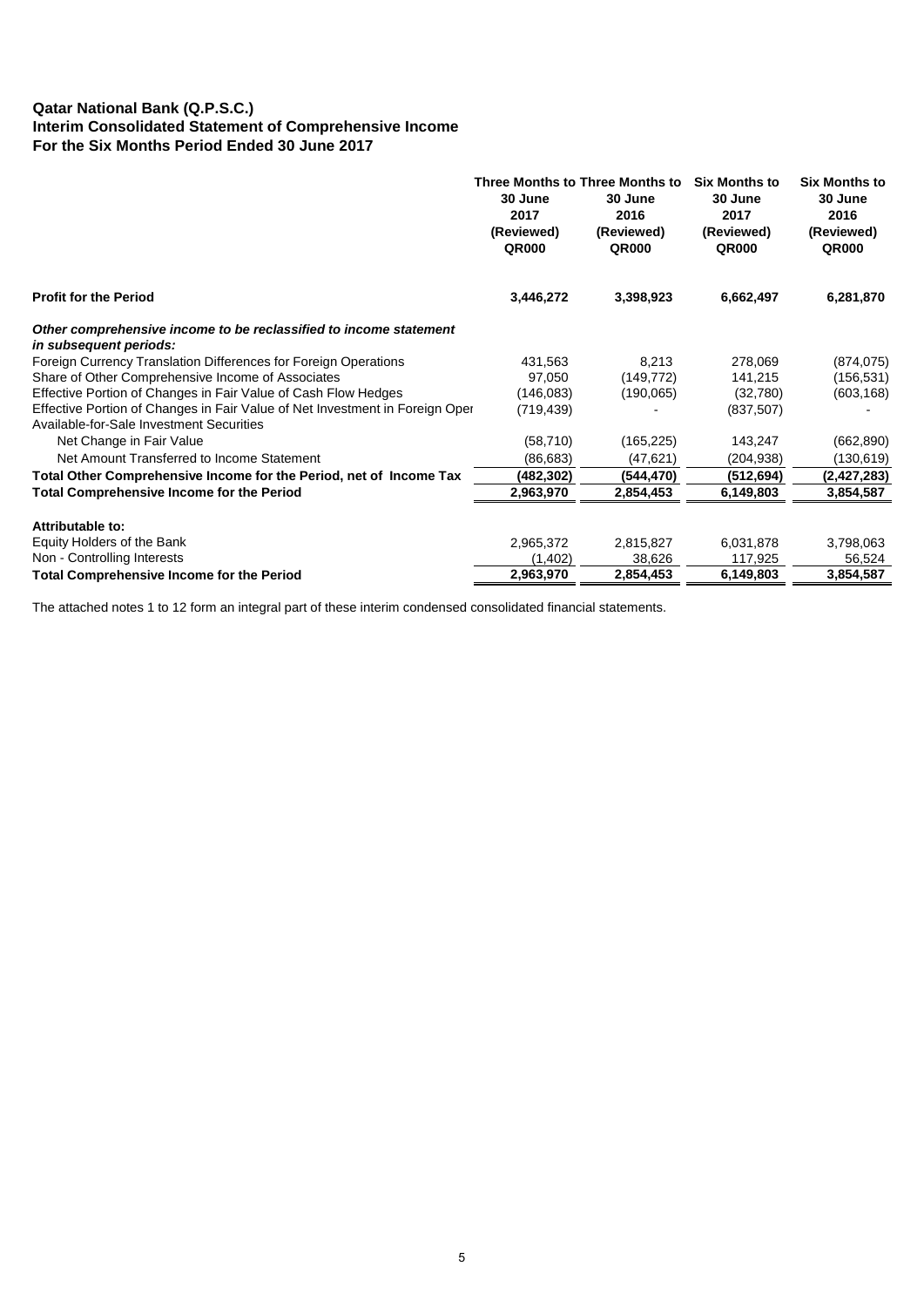## **Qatar National Bank (Q.P.S.C.) Interim Consolidated Statement of Changes in Equity For the Six Months Period Ended 30 June 2017**

|                                                                                         | <b>Issued</b><br>Capital | Legal<br>Reserve | <b>Risk</b><br>Reserve | <b>Fair Value</b><br>Reserve | Foreign<br>Currency<br><b>Translation</b><br>Reserve | Other<br><b>Reserves</b> | Retained<br>Earnings | Equity<br>Attributable to<br><b>Equity Holders</b><br>of the Bank | Non<br>Controlling<br><b>Interests</b> | Instrument<br><b>Eligible for</b><br><b>Additional</b><br><b>Tier 1 Capital</b> | <b>Total</b>  |
|-----------------------------------------------------------------------------------------|--------------------------|------------------|------------------------|------------------------------|------------------------------------------------------|--------------------------|----------------------|-------------------------------------------------------------------|----------------------------------------|---------------------------------------------------------------------------------|---------------|
|                                                                                         | QR000                    | QR000            | <b>QR000</b>           | <b>QR000</b>                 | <b>QR000</b>                                         | QR000                    | QR000                | <b>QR000</b>                                                      | <b>QR000</b>                           | QR000                                                                           | QR000         |
| Balance at 1 January 2016                                                               | 6,997,294                | 23,086,902       | 5,000,000              | 283,607                      | (2,033,640)                                          | 1,212,210                | 26,556,932           | 61,103,305                                                        | 952,093                                |                                                                                 | 62,055,398    |
| <b>Total Comprehensive Income for the Period</b>                                        |                          |                  |                        |                              |                                                      |                          |                      |                                                                   |                                        |                                                                                 |               |
| Profit for the Period                                                                   |                          |                  |                        |                              |                                                      |                          | 6,246,135            | 6,246,135                                                         | 35,735                                 | $\sim$                                                                          | 6,281,870     |
| Other Comprehensive Income                                                              |                          |                  |                        | (1,392,069)                  | (899, 472)                                           | (156, 531)               |                      | (2,448,072)                                                       | 20,789                                 |                                                                                 | (2, 427, 283) |
| Total Comprehensive Income for the Period                                               | $\sim$                   |                  | $\sim$                 | (1, 392, 069)                | (899, 472)                                           | (156, 531)               | 6,246,135            | 3,798,063                                                         | 56,524                                 | $\blacksquare$                                                                  | 3,854,587     |
| Transfer to Legal Reserve for the Year 2015<br><b>Transactions with Equity Holders,</b> |                          | 1,399,459        |                        | ٠                            |                                                      | $\sim$                   | (1,399,459)          |                                                                   |                                        |                                                                                 |               |
| <b>Recognised Directly in Equity</b>                                                    |                          |                  |                        |                              |                                                      |                          |                      |                                                                   |                                        |                                                                                 |               |
| Dividend for the Year 2015                                                              |                          |                  |                        |                              |                                                      |                          | (2,449,053)          | (2,449,053)                                                       |                                        |                                                                                 | (2,449,053)   |
| Bonus Shares for the Year 2015                                                          | 1,399,459                |                  |                        |                              |                                                      |                          | (1,399,459)          |                                                                   |                                        |                                                                                 |               |
| Issuance of Instrument Eligible for Additional Capital                                  |                          |                  |                        |                              |                                                      |                          |                      |                                                                   |                                        | 10,000,000                                                                      | 10,000,000    |
| Net Movement in Non-controlling Interests                                               |                          |                  |                        |                              |                                                      |                          | $\overline{a}$       |                                                                   | (49, 805)                              | $\blacksquare$                                                                  | (49, 805)     |
| <b>Other Movements</b>                                                                  |                          |                  |                        |                              |                                                      |                          | (114, 083)           | (114, 083)                                                        |                                        | $\blacksquare$                                                                  | (114, 083)    |
| <b>Total Transactions with Equity Holders,</b>                                          |                          |                  |                        |                              |                                                      |                          |                      |                                                                   |                                        |                                                                                 |               |
| <b>Recognised Directly in Equity</b>                                                    | 1,399,459                |                  |                        | $\blacksquare$               |                                                      |                          | (3,962,595)          | (2,563,136)                                                       | (49, 805)                              | 10,000,000                                                                      | 7,387,059     |
| Balance at 30 June 2016                                                                 | 8,396,753                | 24,486,361       | 5,000,000              | (1, 108, 462)                | (2,933,112)                                          | 1,055,679                | 27,441,013           | 62,338,232                                                        | 958,812                                | 10,000,000                                                                      | 73,297,044    |
|                                                                                         |                          |                  |                        |                              |                                                      |                          |                      |                                                                   |                                        |                                                                                 |               |
| Balance at 1 January 2017<br><b>Total Comprehensive Income for the Period</b>           | 8,396,753                | 24,486,361       | 7,000,000              | 24,456                       | (11,604,928)                                         | 608,600                  | 31,112,008           | 60,023,250                                                        | 830,168                                | 10,000,000                                                                      | 70,853,418    |
| Profit for the Period                                                                   |                          |                  |                        |                              |                                                      |                          | 6,654,078            | 6,654,078                                                         | 8,419                                  | $\blacksquare$                                                                  | 6,662,497     |
| Other Comprehensive Income                                                              |                          |                  |                        | (933,070)                    | 169,820                                              | 141,050                  |                      | (622, 200)                                                        | 109,506                                | $\overline{\phantom{a}}$                                                        | (512, 694)    |
| <b>Total Comprehensive Income for the Period</b>                                        |                          |                  |                        | (933,070)                    | 169,820                                              | 141,050                  | 6,654,078            | 6,031,878                                                         | 117,925                                | $\blacksquare$                                                                  | 6,149,803     |
|                                                                                         |                          | 839,676          |                        |                              |                                                      |                          |                      |                                                                   |                                        |                                                                                 |               |
| Transfer to Legal Reserve for the Year 2016<br><b>Transactions with Equity Holders,</b> |                          |                  |                        |                              |                                                      |                          | (839, 676)           |                                                                   |                                        |                                                                                 |               |
| <b>Recognised Directly in Equity</b>                                                    |                          |                  |                        |                              |                                                      |                          |                      |                                                                   |                                        |                                                                                 |               |
| Dividend for the Year 2016<br>Bonus Shares for the Year 2016                            |                          |                  |                        |                              |                                                      |                          | (2,938,864)          | (2,938,864)                                                       |                                        |                                                                                 | (2,938,864)   |
|                                                                                         | 839,676                  |                  |                        |                              |                                                      |                          | (839, 676)           |                                                                   |                                        |                                                                                 |               |
| Dividend Appropriation for Instrument Eligible for<br><b>Additional Tier 1 Capital</b>  |                          |                  |                        |                              |                                                      |                          | (197,500)            | (197,500)                                                         |                                        |                                                                                 | (197,500)     |
| Net Movement in Non-controlling Interests                                               |                          |                  |                        |                              |                                                      |                          |                      |                                                                   | $\overline{\phantom{a}}$<br>(7, 401)   |                                                                                 | (7, 401)      |
| <b>Other Movements</b>                                                                  |                          |                  |                        |                              |                                                      |                          | (64, 835)            | (64, 835)                                                         |                                        |                                                                                 | (64, 835)     |
| <b>Total Transactions with Equity Holders,</b>                                          |                          |                  |                        |                              |                                                      |                          |                      |                                                                   |                                        |                                                                                 |               |
| <b>Recognised Directly in Equity</b>                                                    | 839,676                  |                  | $\sim$                 | $\blacksquare$               | $\overline{\phantom{a}}$                             | $\blacksquare$           | (4,040,875)          | (3,201,199)                                                       | (7, 401)                               | $\blacksquare$                                                                  | (3,208,600)   |
| Balance at 30 June 2017                                                                 | 9,236,429                | 25,326,037       | 7,000,000              | (908, 614)                   | (11, 435, 108)                                       | 749,650                  | 32,885,535           | 62,853,929                                                        | 940,692                                | 10,000,000                                                                      | 73,794,621    |
|                                                                                         |                          |                  |                        |                              |                                                      |                          |                      |                                                                   |                                        |                                                                                 |               |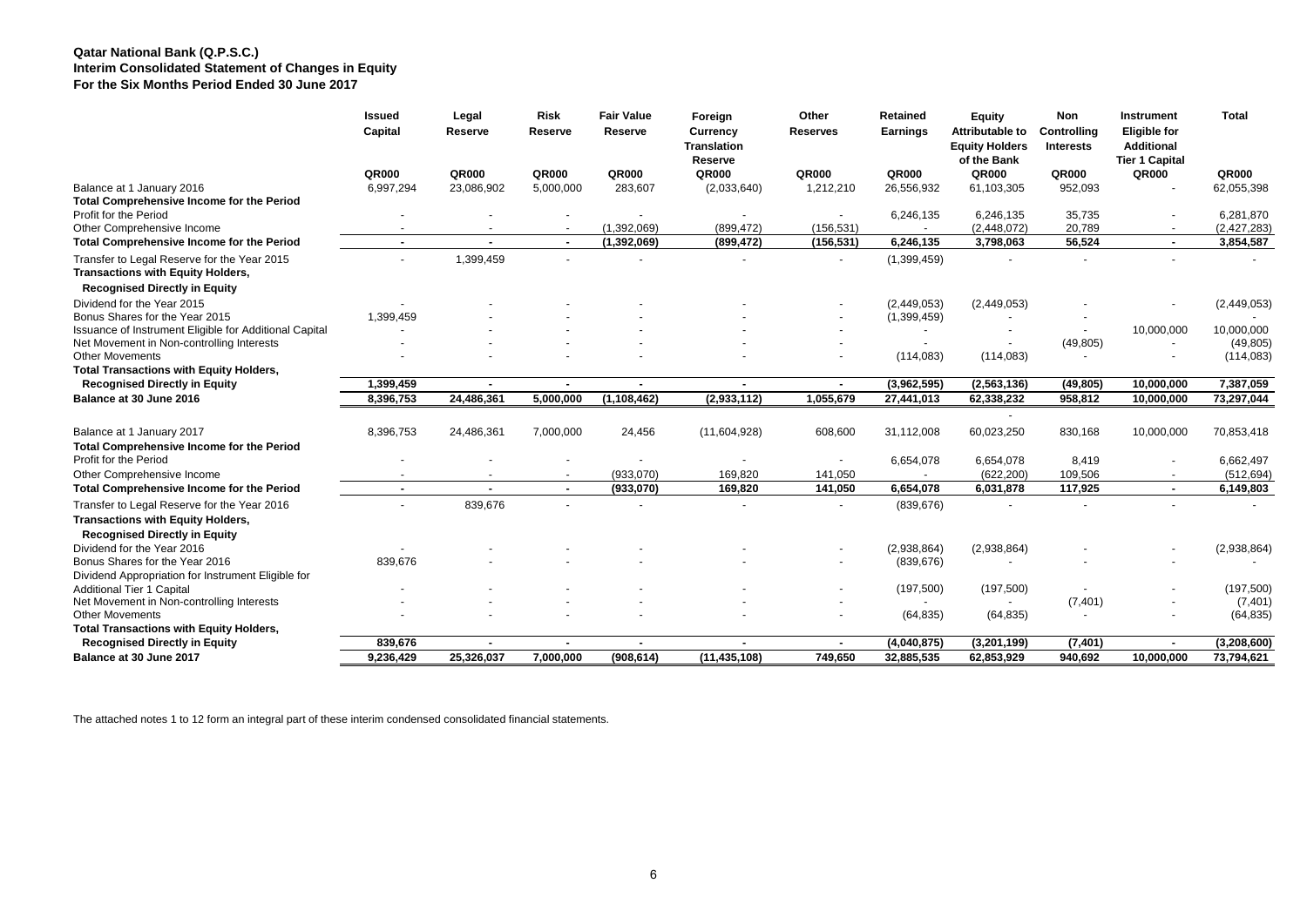# **Qatar National Bank (Q.P.S.C.) Interim Condensed Consolidated Statement of Cash Flows For the Six Months Period Ended 30 June 2017**

|                                                                             | <b>Note</b> | <b>Six Months to</b><br>30 June<br>2017<br>(Reviewed)<br><b>QR000</b> | <b>Six Months to</b><br>30 June<br>2016<br>(Reviewed)<br><b>QR000</b> | Year to<br>31 December<br>2016<br>(Audited)<br><b>QR000</b> |
|-----------------------------------------------------------------------------|-------------|-----------------------------------------------------------------------|-----------------------------------------------------------------------|-------------------------------------------------------------|
| <b>Net Cash Flows from Operating Activities</b>                             |             | 17,857,123                                                            | 3,409,965                                                             | 21,245,846                                                  |
| <b>Cash Flows from Investing Activities</b>                                 |             |                                                                       |                                                                       |                                                             |
| <b>Acquisitions of Investment Securities</b>                                |             | (34, 202, 210)                                                        | (32, 351, 109)                                                        | (63,962,428)                                                |
| Proceeds from Sale / Redemption of Investment Securities                    |             | 28,914,539                                                            | 28,454,917                                                            | 59,714,925                                                  |
| Acquisition of Subsidiary, net of Cash Acquired                             |             |                                                                       | (9,597,745)                                                           | (9,610,068)                                                 |
| Additions to Property and Equipment                                         |             | (284,908)                                                             | (153, 349)                                                            | (1, 105, 261)                                               |
| Proceeds from Sale of Property and Equipment                                |             | 40                                                                    | 36                                                                    | 596                                                         |
| Net Cash Flows (used in) Investing Activities                               |             | (5,572,539)                                                           | (13, 647, 250)                                                        | (14, 962, 236)                                              |
| <b>Cash Flows from Financing Activities</b>                                 |             |                                                                       |                                                                       |                                                             |
| Proceeds from Issuance of Instrument Eligible for Additional Tier 1 Capital |             |                                                                       | 10,000,000                                                            | 10,000,000                                                  |
| Payment of Coupon on Instrument Eligible for Additional Capital             |             | (450,000)                                                             |                                                                       |                                                             |
| Proceeds from Issuance of Debt Securities                                   |             | 2,834,144                                                             | 3,999,460                                                             | 13,026,589                                                  |
| <b>Repayment of Debt Securities</b>                                         |             | (5,879,811)                                                           |                                                                       | (5,228,893)                                                 |
| Proceeds from Issuance of Other Borrowings                                  |             | 901,273                                                               | 9,274,272                                                             | 10,998,695                                                  |
|                                                                             |             |                                                                       | (3, 170, 421)                                                         |                                                             |
| Repayment of Other Borrowings<br>Dividends Paid                             |             | (1,731,904)                                                           |                                                                       | (4,033,225)                                                 |
|                                                                             |             | (2,929,192)                                                           | (2,462,204)                                                           | (2,468,978)                                                 |
| Net Cash Flows (used in) / from Financing Activities                        |             | (7, 255, 490)                                                         | 17,641,107                                                            | 22,294,188                                                  |
| Net Increase in Cash and Cash Equivalents                                   |             | 5,029,094                                                             | 7,403,822                                                             | 28,577,798                                                  |
| Effects of Exchange Rate Changes on Cash and Cash Equivalents               |             | (53, 742)                                                             | (2,681,806)                                                           | (5,764,365)                                                 |
| Cash and Cash Equivalents as at 1 January                                   |             | 52,864,047                                                            | 30,050,614                                                            | 30,050,614                                                  |
| Cash and Cash Equivalents at 30 June / 31 December                          | 11          | 57,839,399                                                            | 34,772,630                                                            | 52,864,047                                                  |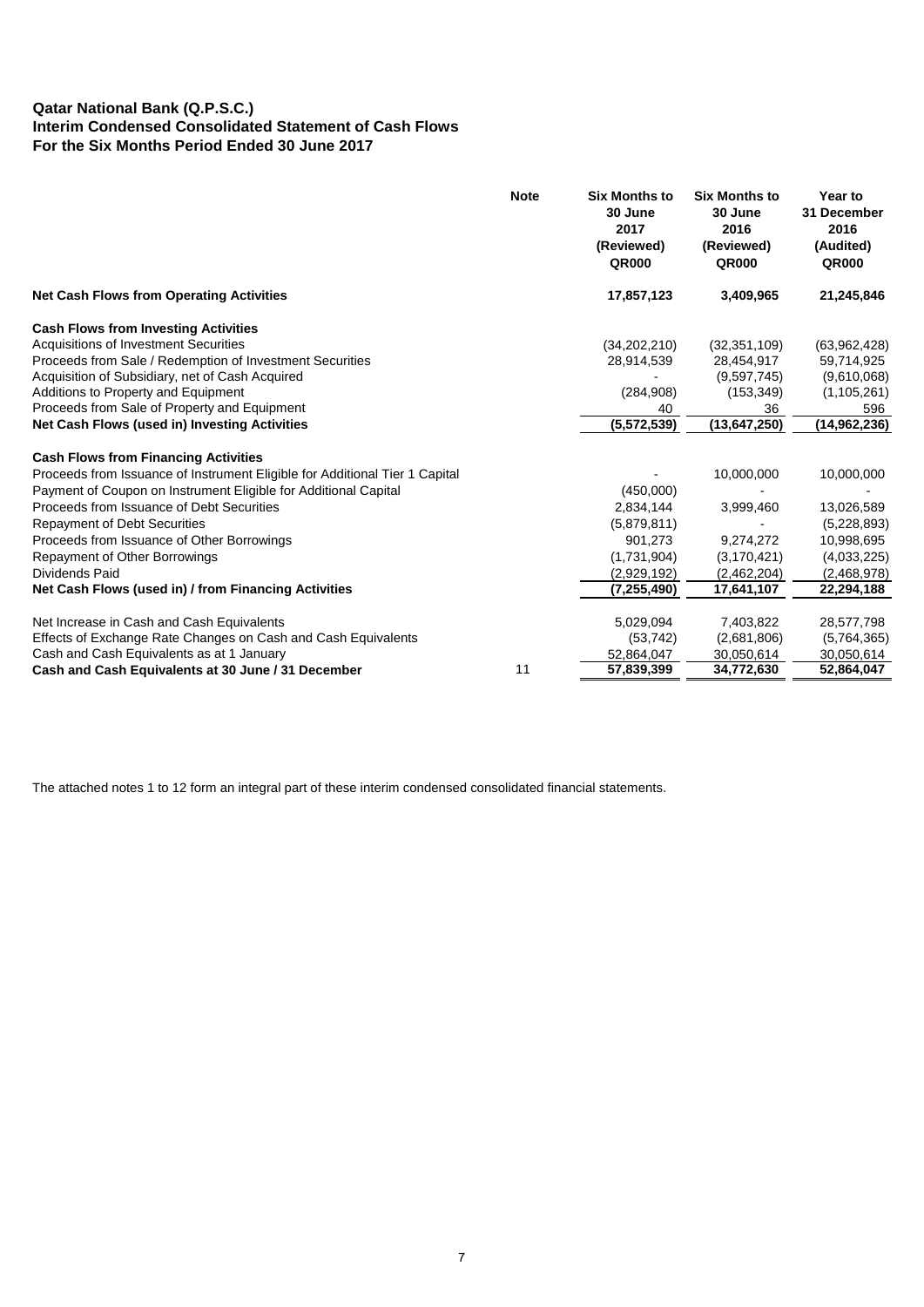## **1. BASIS OF PREPARATION AND ACCOUNTING POLICIES**

The accompanying interim condensed consolidated financial statements are prepared in accordance with IAS 34 - "Interim Financial *Reporting"* and the applicable provisions of Qatar Central Bank Regulations. These interim condensed consolidated financial statements should be read in conjunction with the 2016 annual consolidated financial statements of the Group.

The interim condensed consolidated financial statements does not contain all information and disclosures required for full consolidated financial statements prepared in accordance with International Financial Reporting Standards. In addition, results for the six months period ended 30 June 2017 are not necessarily indicative of the results that may be expected for the financial year ending 31 December 2017.

The preparation of the interim condensed consolidated financial statements requires management to make judgments, estimates and assumptions that affect the application of accounting policies and the reported amounts of assets and liabilities, income and expenses. Actual results may differ from these estimates.

The significant judgments made by management in applying the Group's accounting policies and the key sources of estimation uncertainty were the same as those that applied to the consolidated financial statements for the year ended 31 December 2016.

The Group's financial risk management objectives and policies are consistent with those disclosed in the consolidated financial statements for the year ended 31 December 2016.

The following amendments to standards have been applied by the Group in preparation of these interim condensed consolidated financial statements. The amendments to the below standards did not have any material impact to the Group, but they may result in additional disclosures at year end:

#### **Amendments to Standards**

Annual Improvements to IFRS Standards 2014–2016 Cycle (1 January 2017) Amendments to IAS 40 - Transfers of Investment Property (1 January 2018) Amendments to IAS 12 – Recognition of Deferred Tax Assets for Unrealised Losses (Effective 1 January 2017) Amendments to IAS 7 - Disclosure Initiative (Effective 1 January 2017)

The adoption of the above did not result in any changes to previously reported net profit or equity of the Group.

### **Standards Issued but not yet Effective**

The below mentioned standards, interpretations and amendments to standards are not yet effective. The Group is currently evaluating the impact of these new standards. The Group will adopt these new standards on the respective effective dates.

IFRS 9 Financial Instruments (Effective 1 January 2018).

IFRS 15 Revenue from Contracts with Customers (Effective 1 January 2018).

IFRS 16 Leases (Effective 1 January 2019)

IFRIC 22 Foreign Currency Transactions and Advance Consideration (1 January 2018)

The final version of IFRS 9 was issued in July 2014, replacing the earlier versions of introducing new classification and measurement requirements (issued in 2009 and 2010) and a new hedge accounting model (issued in 2013) and has an effective date of 1 January 2018. IFRS 9 will replace IAS 39 Financial Instruments: Recognition and Measurement and introduces new requirements for the classification and measurement of financial assets and financial liabilities, a new model based on expected credit losses for recognising loan loss provisions and provides for simplified hedge accounting by aligning hedge accounting more closely with an entity's risk management methodology.

The application of IFRS 9 may have impact on amounts reported in the interim condensed consolidated financial statements and may result in additional disclosures in the interim condensed consolidated financial statements. However, the Group is currently in the process of evaluating and implementing the required changes in its systems, policies and processes to comply with IFRS 9 and regulatory requirements, and hence it is not practical to disclose a reliable quantitative impact until the implementation is finalized.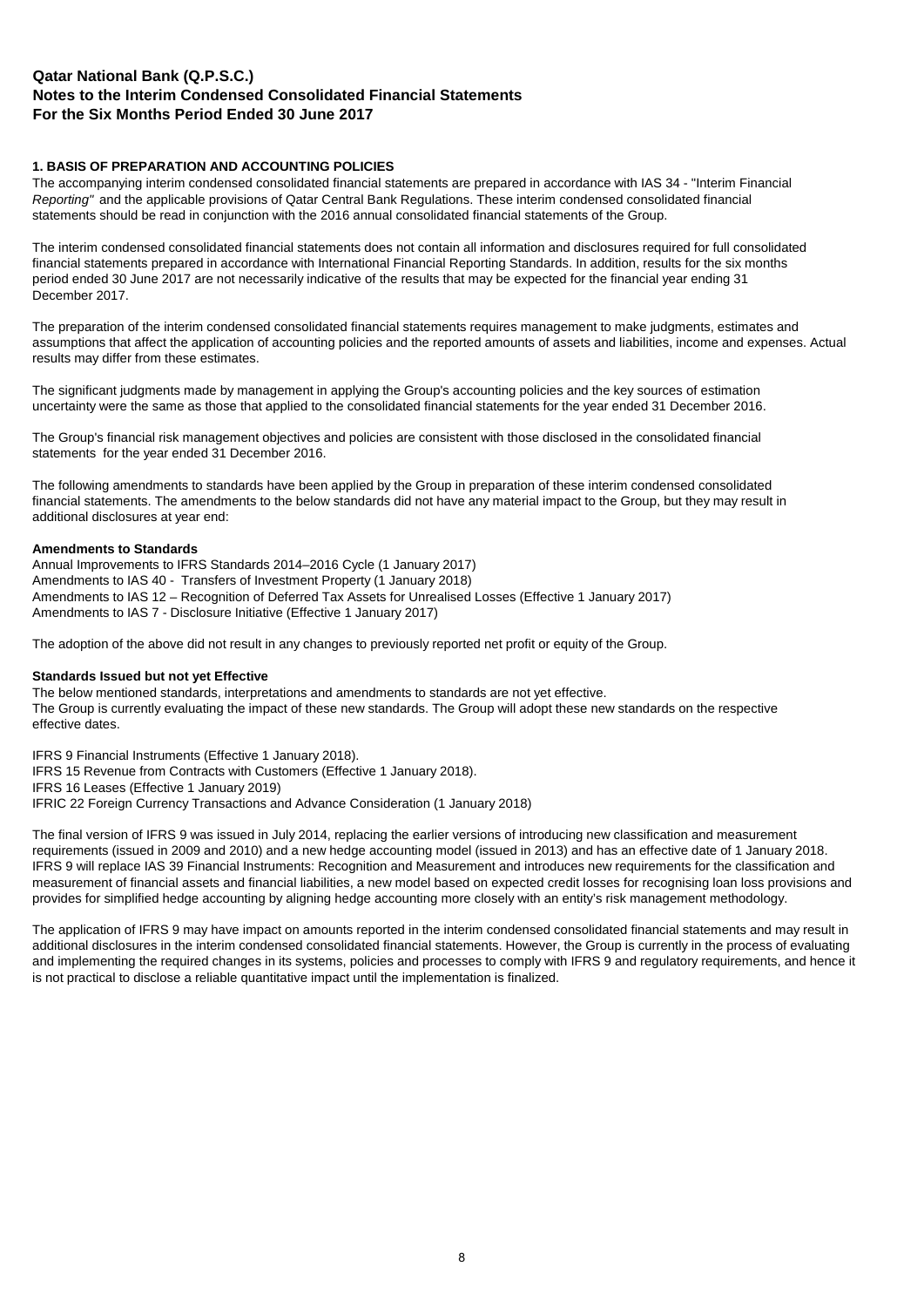#### **2. SEGMENT INFORMATION**

The Group is organised into four main operating segments. The results of each of the operating segments which are being monitored regularly by the Chief Operating Decision Maker, are stated below:

| <b>Qatar Operations</b>                      |                |                |                |                |                        |              |
|----------------------------------------------|----------------|----------------|----------------|----------------|------------------------|--------------|
|                                              | Corporate      | Consumer       | Asset          | International  | <b>Unallocated and</b> | <b>Total</b> |
|                                              | <b>Banking</b> | <b>Banking</b> | and Wealth     | <b>Banking</b> | Intra-group            |              |
|                                              |                |                | Management     |                | <b>Transactions</b>    |              |
|                                              | QR000          | QR000          | QR000          | QR000          | QR000                  | QR000        |
| At 30 June 2017:                             |                |                |                |                |                        |              |
| <b>External Revenue:</b>                     |                |                |                |                |                        |              |
| Net Interest Income                          | 3,802,219      | 250,174        | 253,596        | 4,259,394      | 29,937                 | 8,595,320    |
| Net Fees and Commission Income               | 325,268        | 106,519        | 169,389        | 1,186,312      | (3,966)                | 1,783,522    |
| Foreign Exchange Gain                        | 176,846        | 52,436         | 50,295         | 162,671        | 3,545                  | 445,793      |
| Income from Investment Securities            | 225,194        |                |                | 31,443         |                        | 256,637      |
| Other Operating Income                       | 63             | 2              | 28             | 45,461         |                        | 45,554       |
| Share of Results of Associates               | (139, 235)     |                |                | 24,129         |                        | (115, 106)   |
| <b>Total Segment Revenue</b>                 | 4,390,355      | 409,131        | 473,308        | 5,709,410      | 29,516                 | 11,011,720   |
| <b>Reportable Segment Profit</b>             | 4,026,692      | 75,554         | 212,458        | 2,459,180      | (119, 806)             | 6,654,078    |
| <b>Reportable Segment Investments</b>        | 54,149,906     |                | 4,773          | 31,882,753     |                        | 86,037,432   |
| <b>Reportable Segment Loans and Advances</b> | 334,353,669    | 9,778,476      | 19,596,750     | 188,509,442    |                        | 552,238,337  |
| <b>Reportable Segment Customer Deposits</b>  | 230,294,349    | 24,821,100     | 47,865,388     | 259,074,636    |                        | 562,055,473  |
| <b>Reportable Segment Assets</b>             | 490,658,709    | 24,823,325     | 47,299,312     | 420,615,271    | (215, 344, 899)        | 768,051,718  |
| At 30 June 2016:                             |                |                |                |                |                        |              |
| <b>External Revenue:</b>                     |                |                |                |                |                        |              |
| Net Interest Income                          | 3,840,702      | 263,705        | 246,173        | 4,527,787      | 20,365                 | 8,898,732    |
| Net Fees and Commission Income               | 319,908        | 102,913        | 165,225        | 1,201,042      | 15,730                 | 1,804,818    |
| Foreign Exchange Gain                        | 173,285        | 41,973         | 69,303         | 129,503        | 5,526                  | 419,590      |
| Income from Investment Securities            | 135,712        |                |                | 33,901         |                        | 169,613      |
| Other Operating Income                       | 1,855          | 4              | 5              | 270,481        | $\overline{2}$         | 272,347      |
| Share of Results of Associates               |                |                | $\overline{a}$ | (40, 522)      |                        | (40, 522)    |
| <b>Total Segment Revenue</b>                 | 4,471,462      | 408,595        | 480,706        | 6,122,192      | 41,623                 | 11,524,578   |
| <b>Reportable Segment Profit</b>             | 3,605,848      | 63,475         | 235,589        | 2,446,816      | (105, 593)             | 6,246,135    |
| <b>Reportable Segment Investments</b>        | 52,469,663     |                | 24,035         | 43,233,998     |                        | 95,727,696   |
| <b>Reportable Segment Loans and Advances</b> | 280,302,054    | 9,846,962      | 19,907,021     | 186,580,911    |                        | 496,636,948  |
| <b>Reportable Segment Customer Deposits</b>  | 171,136,097    | 23,738,203     | 45,606,928     | 247,927,123    |                        | 488,408,351  |
| <b>Reportable Segment Assets</b>             | 402,215,291    | 24,858,727     | 46,868,044     | 391,307,684    | (173, 408, 888)        | 691,840,858  |
|                                              |                |                |                |                |                        |              |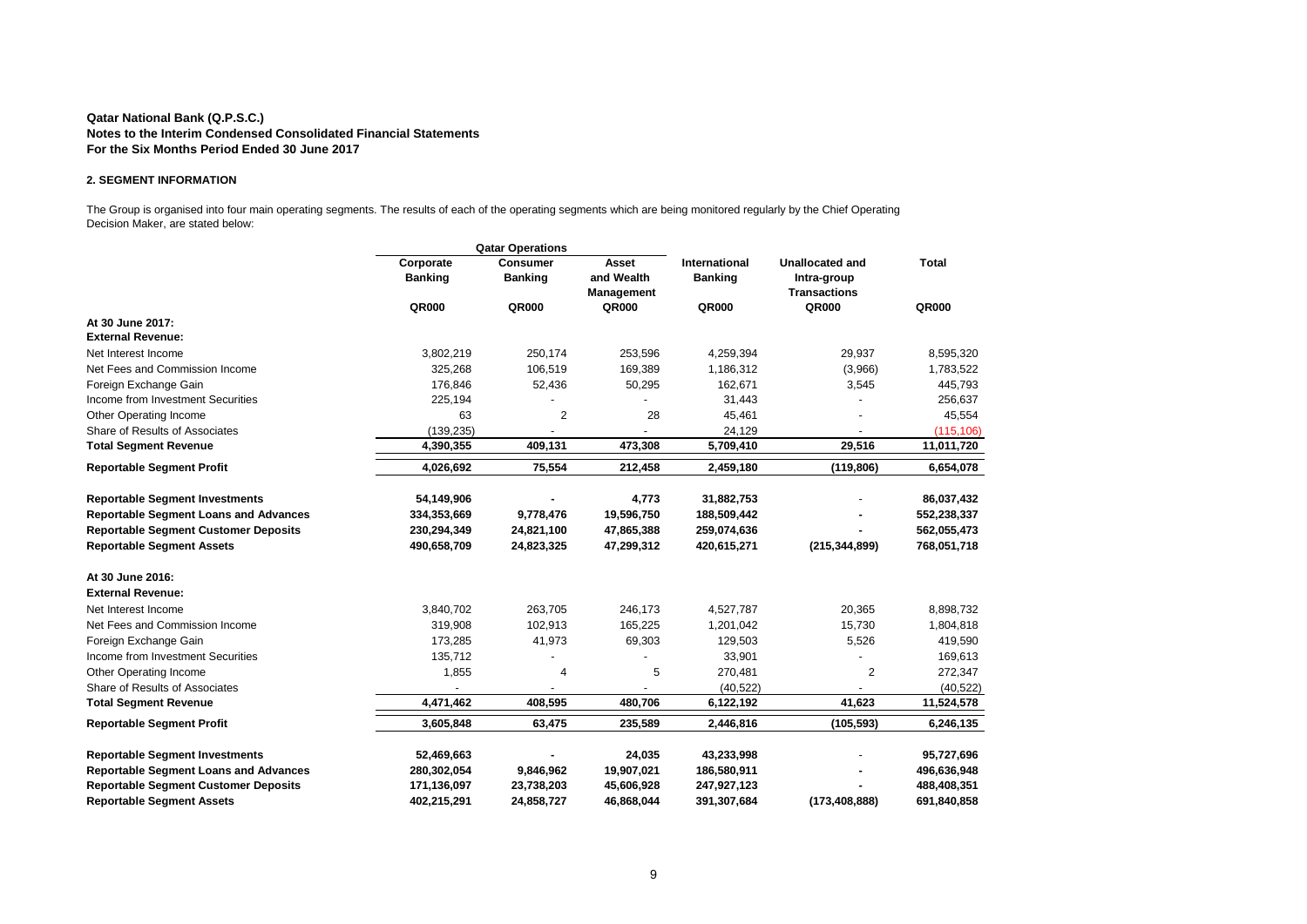| <b>3. LOANS AND ADVANCES TO CUSTOMERS</b>                   | 30 June<br>2017<br>(Reviewed)<br>QR000 | 30 June<br>2016<br>(Reviewed)<br>QR000 | 31 December<br>2016<br>(Audited)<br>QR000 |
|-------------------------------------------------------------|----------------------------------------|----------------------------------------|-------------------------------------------|
| Loans and Advances to Customers                             | 563.564.500                            | 508.564.207                            | 531.292.529                               |
| Deferred Profit                                             | (92, 268)                              | (135, 184)                             | (91, 430)                                 |
| Allowance for Impairment of Loans and Advances to Customers | (11, 233, 895)                         | (11,792,075)                           | (10, 783, 868)                            |
| <b>Net Loans and Advances</b>                               | 552.238.337                            | 496.636.948                            | 520.417.231                               |

The aggregate amount of non performing loans and advances to customers amounted to QR10,192 million or 1.8% of total loans and advances (31 December 2016: QR9,465 million or 1.8% of total loans and advances to customers).

Net Loans and Advances includes QR15.6 million designated as fair value through profit or loss (FVTPL) (31 December 2016: QR23.6 million).

| <b>4. INVESTMENT SECURITIES</b>               | 30 June<br>2017<br>(Reviewed)<br>QR000 | 30 June<br>2016<br>(Reviewed)<br>QR000 | 31 December<br>2016<br>(Audited)<br>QR000 |
|-----------------------------------------------|----------------------------------------|----------------------------------------|-------------------------------------------|
| <b>Held for Trading Investment Securities</b> | 110.817                                | 91.499                                 | 60.324                                    |
| Available-for-Sale Investment Securities      | 39,546,241                             | 52.079.519                             | 36,860,490                                |
| Held to Maturity Investment Securities        | 46,380,374                             | 43.556.678                             | 43.072.736                                |
| <b>Total</b>                                  | 86.037.432                             | 95.727.696                             | 79.993.550                                |

The above includes impairment allowance in respect of debt securities amounting to QR69.6 million (31 December 2016: QR60.2 million).

## **5. FAIR VALUE RESERVE**

|                                          | 30 June<br>2017<br>(Reviewed)<br><b>QR000</b> | 30 June<br>2016<br>(Reviewed)<br><b>QR000</b> | 31 December<br>2016<br>(Audited)<br>QR000 |
|------------------------------------------|-----------------------------------------------|-----------------------------------------------|-------------------------------------------|
| Cash Flow Hedges                         | (553, 995)                                    | (1,099,701)                                   | (521, 444)                                |
| Available-for-Sale Investment Securities | (99,042)                                      | (8,761)                                       | (36,030)                                  |
| Hedges of a Net Investment               | (255,577)                                     | $\overline{\phantom{0}}$                      | 581,930                                   |
| Total                                    | (908, 614)                                    | (1,108,462)                                   | 24,456                                    |

#### **6. DIVIDEND**

The cash dividend in respect of the year ended 31 December 2016 of QR3.5 per share, amounting to a total of QR2,939 million and a bonus share of 10% of the share capital amounting to QR839.7 million, were approved by the shareholders at the annual general assembly meeting on 5 February 2017.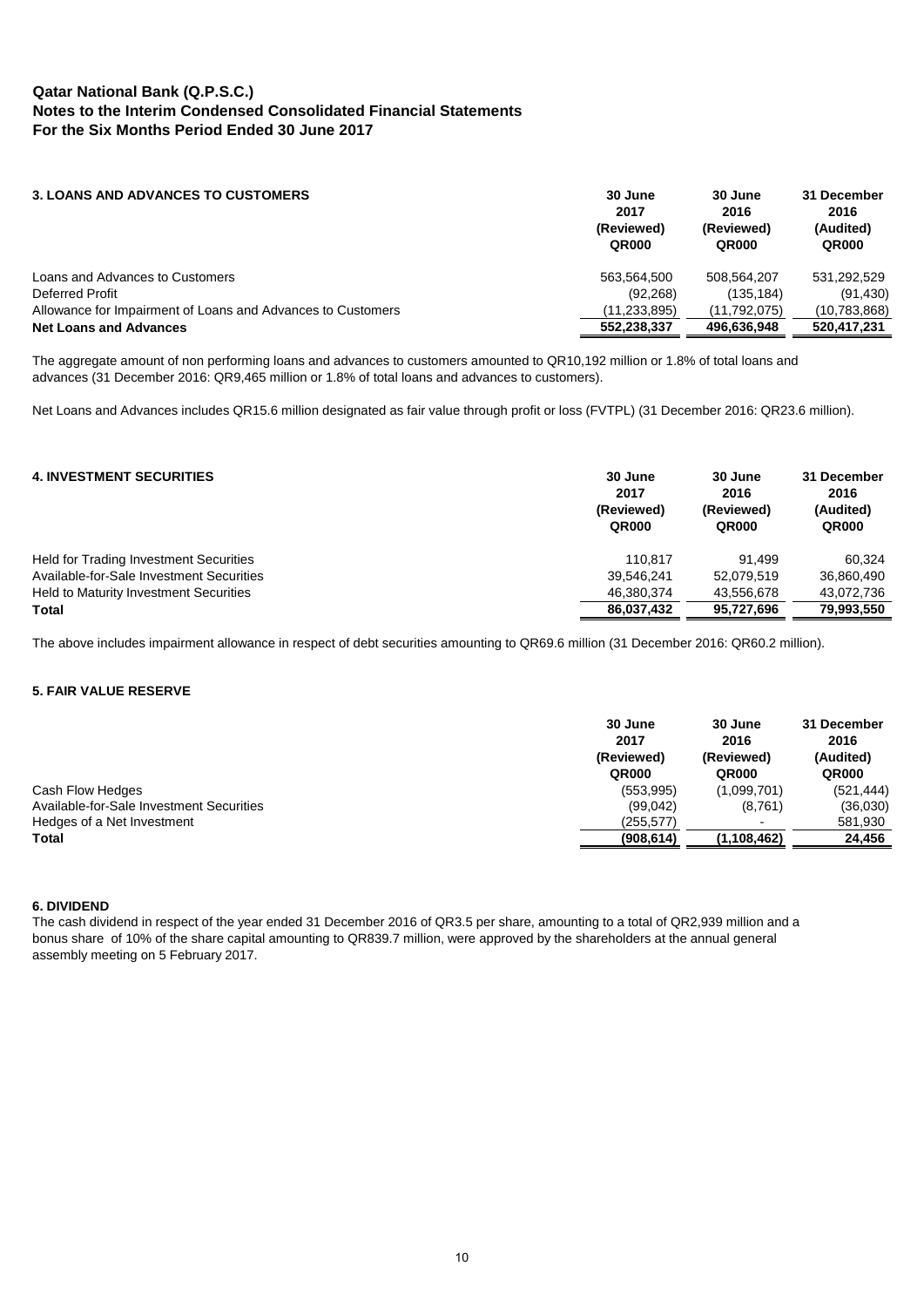## **7. CONTINGENT LIABILITIES AND OTHER COMMITMENTS 30 June 30 June 31 December 2017 2016 2016 (Reviewed) (Reviewed) (Audited) Contingent Liabilities QR000 QR000 QR000** Unused Facilities 117,293,998 99,638,433 105,786,136 Guarantees 62,468,389 60,701,380 64,719,723 Letters of Credit 37,643,172 13,145,138 34,068,287 Others 28,166,286 30,985,001 18,127,743 **Total 245,571,845 204,469,952 222,701,889 Other Commitments** Derivative Financial Instruments 354,783,093 285,745,165 290,911,800 Others 11,948,876 12,153,565 13,897,029 **Total 366,731,969 297,898,730 304,808,829**

## **8. RELATED PARTY DISCLOSURES**

The Group has transactions in the ordinary course of business with directors, officers of the Group and entities of which they have significant influence and control. As at the reporting date, such significant items included:

|                                                         | 30 June<br>2017<br>(Reviewed) | 30 June<br>2016<br>(Reviewed) | 31 December<br>2016<br>(Audited) |
|---------------------------------------------------------|-------------------------------|-------------------------------|----------------------------------|
|                                                         | <b>QR000</b>                  | <b>QR000</b>                  | <b>QR000</b>                     |
| <b>Statement of Financial Position Items</b>            |                               |                               |                                  |
| Loans and Advances                                      | 3,136,468                     | 1,799,866                     | 1,945,372                        |
| Deposits                                                | 448.519                       | 544,140                       | 286,328                          |
| <b>Contingent Liabilities and Other Commitments</b>     | 93,054                        | 39,163                        | 65,246                           |
| <b>Statement of Income Items</b>                        |                               |                               |                                  |
| Interest and Commission Income                          | 46.995                        | 21,368                        | 57,589                           |
| Interest and Commission Expense                         | 941                           | 2,629                         | 3,973                            |
| <b>Associates</b>                                       |                               |                               |                                  |
| Due from banks                                          | 469,884                       | 150,152                       | 197,162                          |
| Interest and Commission Income                          | 5,128                         | 7,808                         | 6,991                            |
| Due to banks                                            | 283.494                       | 613.543                       | 524,740                          |
| Interest and Commission Expense                         | 1,036                         | 1,765                         | 2,559                            |
| Compensation of key management personnel is as follows: |                               |                               |                                  |
| Salaries and Other Benefits                             | 34,292                        | 32,871                        | 41,296                           |
| End of Service Indemnity                                | 571                           | 485                           | 932                              |

The Group also has significant commercial transactions with the State of Qatar, which owns 50% of the Bank's outstanding shares through Qatar Investment Authority, amounting to QR113,736 million included in loans and advances (31 December 2016: QR105,665 million) and QR26,082 million included in customer deposits (31 December 2016: QR13,219 million).

#### **9. CAPITAL ADEQUACY**

|                                                      | 30 June<br>2017     | 30 June<br>2016     | 31 December<br>2016 |  |
|------------------------------------------------------|---------------------|---------------------|---------------------|--|
|                                                      | (Reviewed)<br>QR000 | (Reviewed)<br>QR000 | (Audited)<br>QR000  |  |
| Common Equity Tier 1 (CET 1) Capital                 | 52,346,726          | 50,705,559          | 52,712,890          |  |
| Eligible Additional Tier 1 (AT1) Capital Instruments | 10,000,000          | 10,000,000          | 10,000,000          |  |
| <b>Additional Tier 1 Capital</b>                     | 83.321              | 66.556              | 69.093              |  |
| <b>Additional Tier 2 Capital</b>                     | 68.810              | 44.665              | 68.637              |  |
| <b>Total Eligible Capital</b>                        | 62,498,857          | 60,816,780          | 62,850,620          |  |
| <b>Risk Weighted Assets</b>                          | 399,819,893         | 428.718.103         | 393,899,971         |  |
| <b>Total Capital Ratio</b>                           | 15.6%               | 14.2%               | 16.0%               |  |

The Bank has followed Basel III Capital Adequacy Ratio (CAR) with effect from 1 January 2014 in accordance with Qatar Central Bank regulations. The minimum accepted Capital Adequacy Ratio under Basel III as per Qatar Central Bank Requirements are as follows: Minimum limit without Capital Conservation buffer is 10%.

Minimum limit including Capital Conservation buffer, iCAAP buffer and the applicable Domestically Systemically Important Bank ("DSIB") buffer for 2017 is 14.8%.